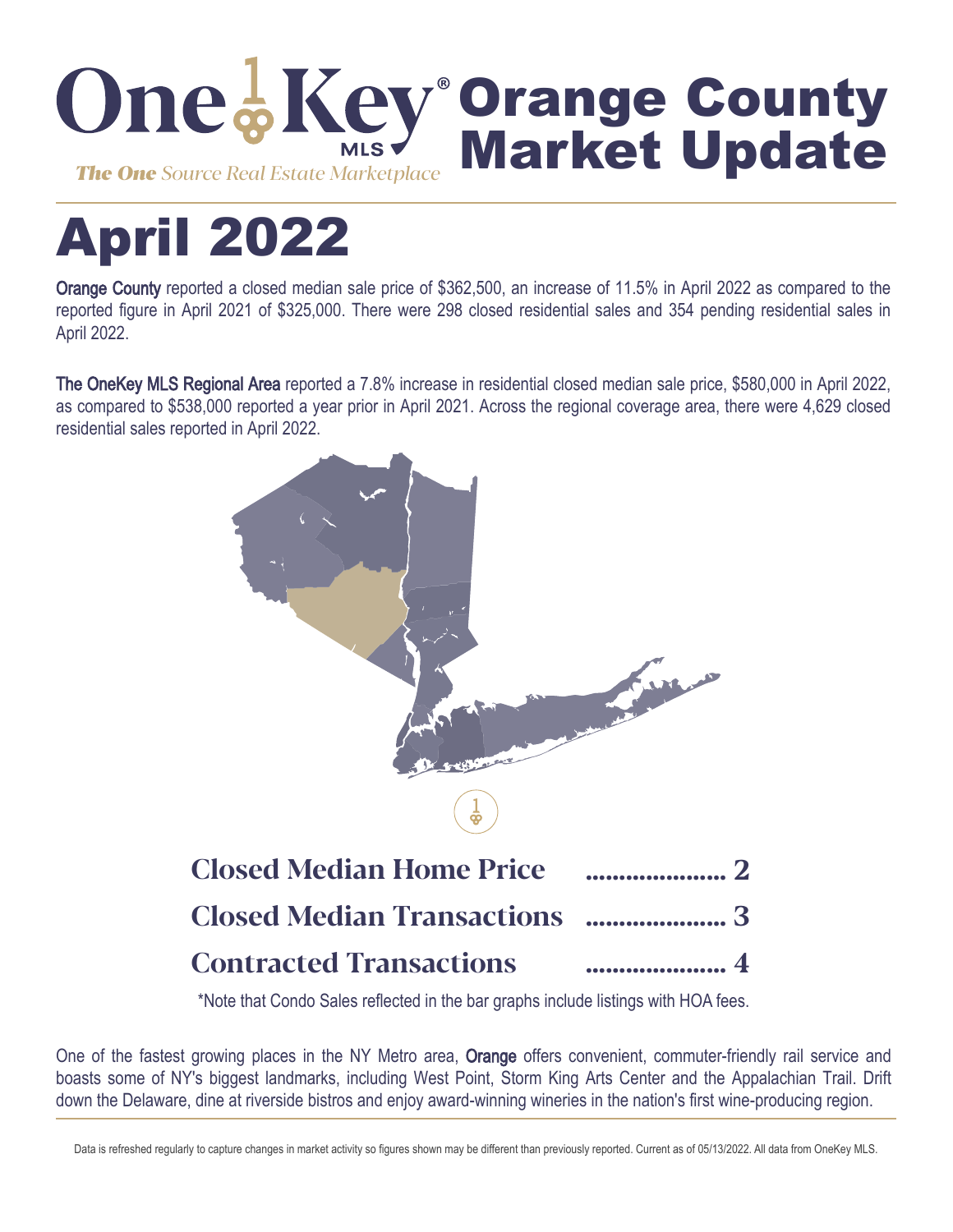

## Real Estate Market Report

## **Pending Sales Counts for:**

### **Location: Orange (County)**



| Residential, Condo, Co-op Properties |  |  |
|--------------------------------------|--|--|
|                                      |  |  |

| ∣Month          | <b>Current</b><br>Year | Prior<br>Year | %<br>Change |
|-----------------|------------------------|---------------|-------------|
| Apr-2022        | 354                    | 419           | $-15.5$     |
| <b>Mar-2022</b> | 395                    | 425           | $-7.1$      |
| Feb-2022        | 287                    | 318           | $-9.7$      |
| <b>Jan-2022</b> | 287                    | 381           | $-24.7$     |
| Dec-2021        | 430                    | 424           | 1.4         |
| Nov-2021        | 412                    | 452           | $-8.8$      |
| Oct-2021        | 478                    | 530           | $-9.8$      |
| Sep-2021        | 419                    | 599           | $-30.1$     |
| Aug-2021        | 528                    | 607           | $-13.0$     |
| <b>Jul-2021</b> | 469                    | 665           | $-29.5$     |
| Jun-2021        | 513                    | 550           | $-6.7$      |
| <b>May-2021</b> | 459                    | 278           | 65.1        |

**Pending Sales Counts for:** Location: Orange (County) (Last 24 Months - Residential, Condo, Co-op Properties)



Note: Information displayed in the data table is compiled by OneKey® MLS and represents a combined total of Residential, Condo, Co-op Properties sales for the selected time frame. Only available<br>data will be displayed. Pl

05/13/2022 03:09 PM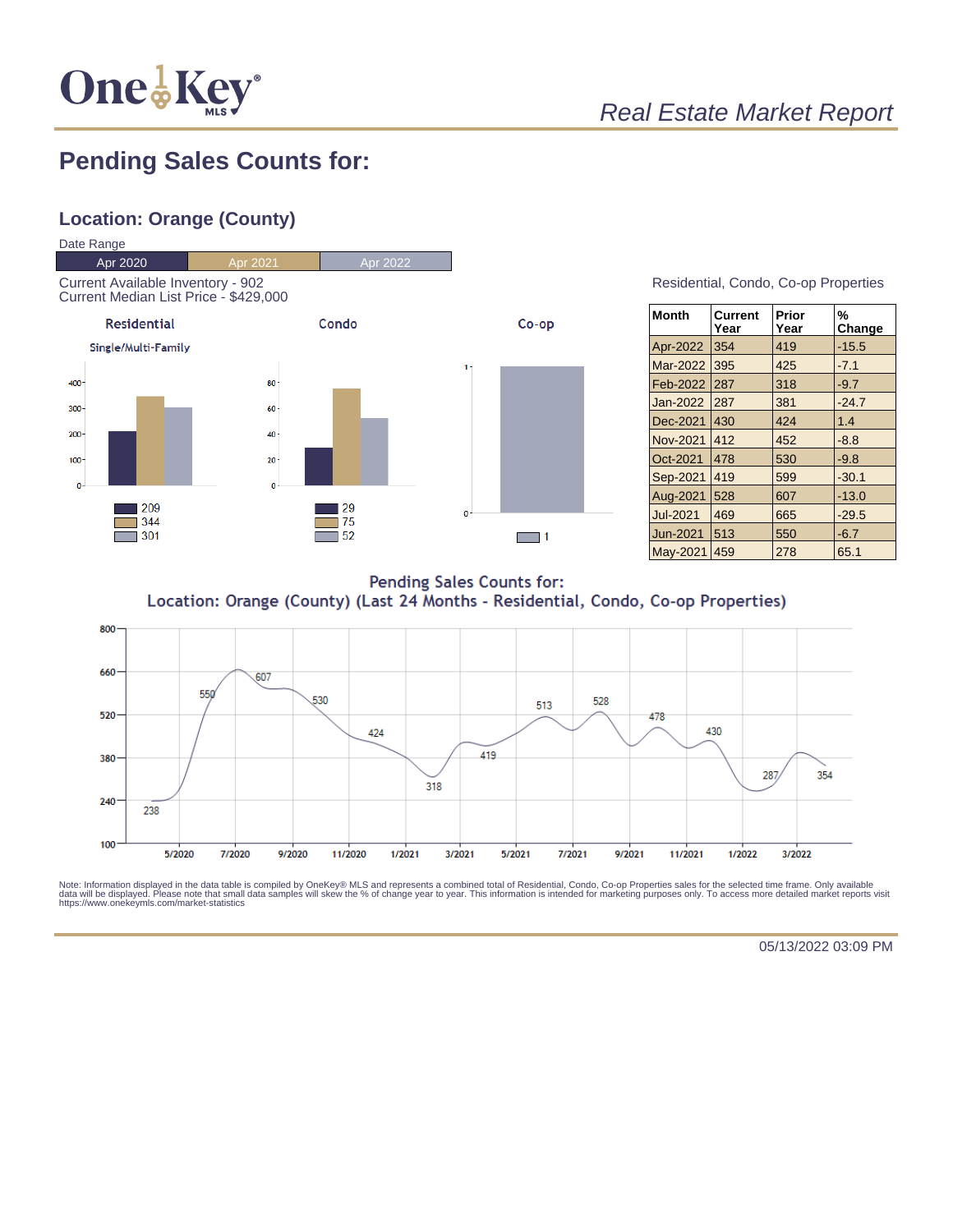

## Real Estate Market Report

## **Sold Property Median Price for:**

#### **Location: Orange (County)**



| Residential, Condo, Co-op Properties |  |  |
|--------------------------------------|--|--|
|                                      |  |  |

| Month    | Current<br>Year | Prior<br>Year | %<br>Change |
|----------|-----------------|---------------|-------------|
| Apr-2022 | \$362,500       | \$325,000     | 11.5        |
| Mar-2022 | \$350,750       | \$317,750     | 10.4        |
| Feb-2022 | \$355,000       | \$319,000     | 11.3        |
| Jan-2022 | \$355,000       | \$342,000     | 3.8         |
| Dec-2021 | \$350,000       | \$325,000     | 7.7         |
| Nov-2021 | \$365,000       | \$313,000     | 16.6        |
| Oct-2021 | \$368,000       | \$311,000     | 18.3        |
| Sep-2021 | \$350,000       | \$309,750     | 13.0        |
| Aug-2021 | \$369,000       | \$317,750     | 16.1        |
| Jul-2021 | \$365,000       | \$302,500     | 20.7        |
| Jun-2021 | \$350,000       | \$290,000     | 20.7        |
| May-2021 | \$313,000       | \$270,300     | 15.8        |

**Sold Property Median Price for:** Location: Orange (County) (Last 24 Months - Residential, Condo, Co-op Properties)



Note: Information displayed in the data table is compiled by OneKey® MLS and represents a combined total of Residential, Condo, Co-op Properties sales for the selected time frame. Only available<br>data will be displayed. Pl

05/13/2022 03:09 PM